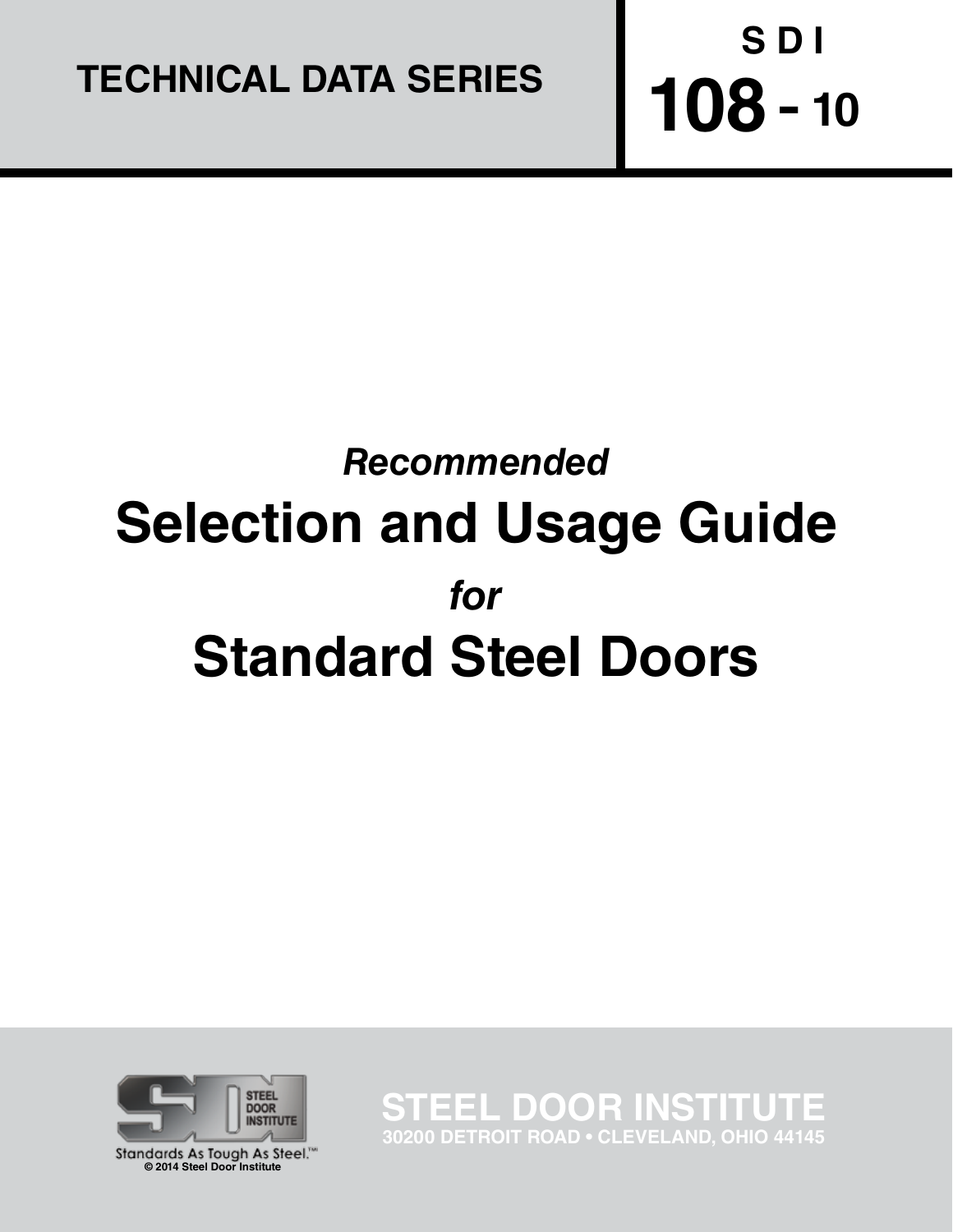## **SDI-108**

### **Recommended Selection and Usage Guide for Standard Steel Doors**

#### **Purpose**

To establish guide criteria for the selection and usage of 1-3/4" and 1-3/8" standard steel doors.

#### **Selection**

Standard steel doors are classified in four levels: Level  $1 - 1.3/4$ " and  $1.3/8$ " standard duty, Level  $2 - 1.3/4$ " heavy duty, Level  $3 - 1.34$ " extra heavy duty and Level  $4 - 1-3/4$ " maximum duty.

Each of the four levels noted above offer a range of construction models and designs to meet architectural requirements for preference and appearance. The standard steel door construction models are full flush, seamless and, stile and rail.

Recommended minimum gauge requirements for the various levels and models of standard steel doors are indicated in table 1.

#### **Usage**

Selection of standard steel doors for general usage is made by analyzing criteria such as frequency of use, including subjection to and degree of possible abuse. Other criteria to be considered in door selection are: conformance to local building codes and fire code regulations; sound attenuation and/or insulation requirements; and architectural design and appearance.

Table 2 is a reference aid matching standard duty, heavy duty, extra heavy duty and maximum duty doors with general usage requirements within the classification of buildings. Where optional door levels and models are indicated, further analysis on an individual job basis is recommended.

When unusual or special door usage conditions are encountered, contact a representative member of the Steel Door Institute for consultation and guidance.

| Level          |                        | <b>Model</b> | <b>Full Flush or Seamless</b> | <b>Construction</b> |                  |                 |  |
|----------------|------------------------|--------------|-------------------------------|---------------------|------------------|-----------------|--|
|                |                        |              | <b>MSG No.</b>                | IP in               | SI <sub>mm</sub> |                 |  |
|                | Standard<br>Duty       |              | 20                            | 0.032               | 0.8              | Full Flush      |  |
|                |                        | 2            |                               |                     |                  | <b>Seamless</b> |  |
| $\overline{2}$ | Heavy<br>Duty          |              | 18                            | 0.042               |                  | Full Flush      |  |
|                |                        | 2            |                               |                     |                  | <b>Seamless</b> |  |
| 3              | Extra<br>Heavy<br>Duty |              |                               |                     |                  | Full Flush      |  |
|                |                        | 2            | 16                            | 0.053               | 1.3              | Seamless        |  |
|                |                        | 3            |                               |                     |                  | *Stile & Rail   |  |
| $\overline{4}$ | Maximum<br>Duty        |              | 14                            | 0.067               | 1.6              | Full Flush      |  |
|                |                        | 2            |                               |                     |                  | Seamless        |  |

**Table 1 – Standard steel door grades and models**

\*Stiles and rails are 16 gauge; flush panels, when specified, are 18 gauge.

For complete standard steel door construction specifications and available sizes, refer to ANSI/SDI A250.8-2003 (R2008) *(SDI-100), Recommended Specifications for Standard Steel Doors and Frames* and ANSI/SDI A250.4- 2001 *Test Procedure and Acceptance Criteria for Physical Endurance for Steel Doors, Frames, Frame Anchors and Hardware Reinforcings*.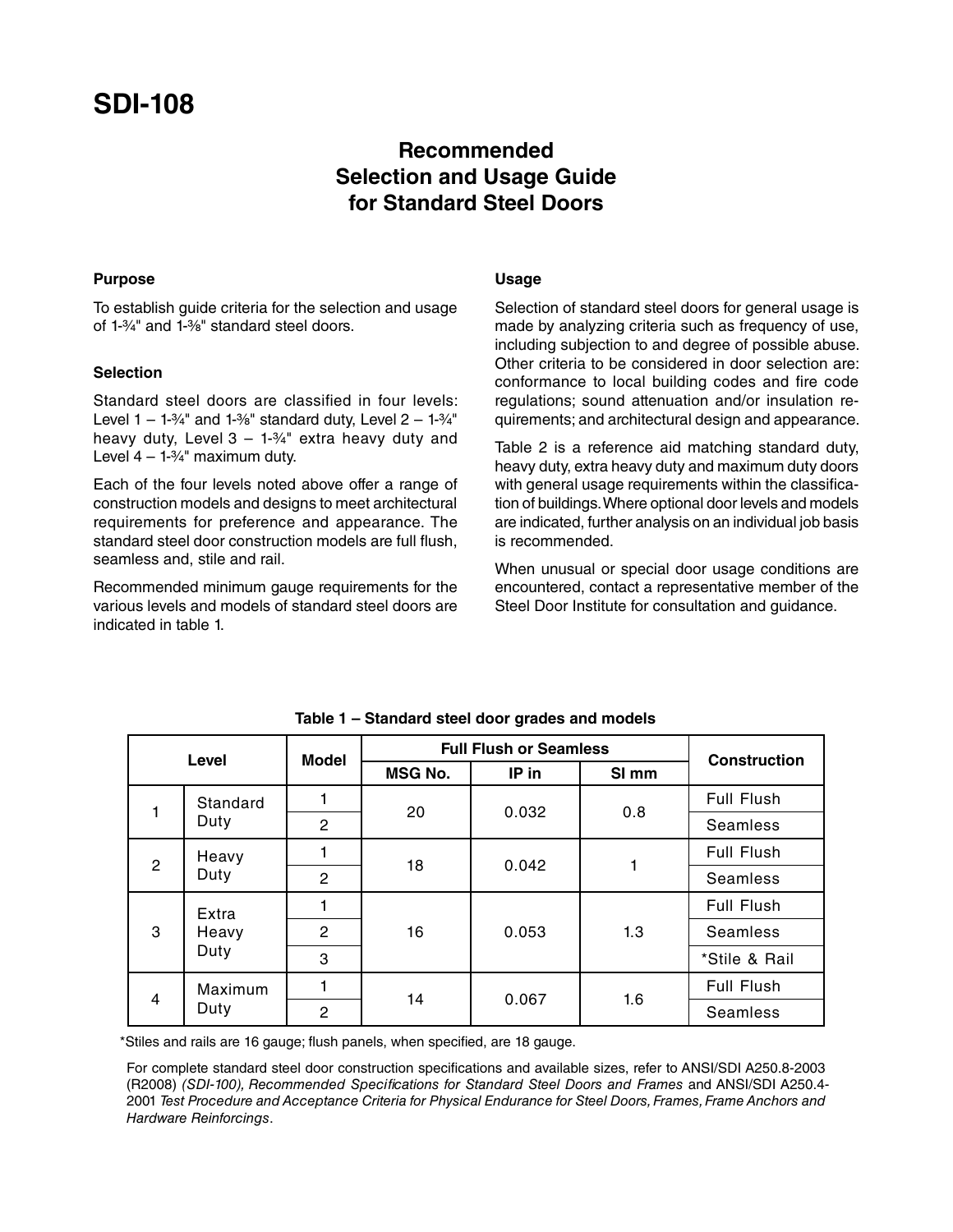|                                | <b>Standard Steel Door Levels</b> | <b>Door Design Nomenclature</b> |                        |                |                        |           |             |           |              |                        |
|--------------------------------|-----------------------------------|---------------------------------|------------------------|----------------|------------------------|-----------|-------------|-----------|--------------|------------------------|
|                                | Level 1                           | Level <sub>2</sub>              | Level 3                | Level 4        |                        |           |             |           |              |                        |
| <b>Building</b>                | <b>Standard</b>                   | Heavy                           | <b>Extra</b>           | <b>Maximum</b> |                        |           | $\Box$      |           |              |                        |
| <b>Types</b>                   | <b>Duty</b>                       | <b>Duty</b>                     | Heavy                  | <b>Duty</b>    |                        |           |             |           |              |                        |
|                                | $1 - \frac{3}{8}$ "               |                                 | <b>Duty</b>            |                |                        |           |             |           |              | 亖                      |
|                                | $1 - \frac{3}{4}$ "               | $1-3/4"$ only                   | $1-3/4"$ only          | $1-3/4"$ only  | F                      | G         | $\mathsf V$ | FG        | $\mathsf{N}$ | L                      |
| <b>Apartment</b>               |                                   |                                 |                        |                |                        |           |             |           |              |                        |
| Main Entrance                  |                                   | $\bullet$                       | $\bullet$              |                | $\bullet$              | $\bullet$ |             | $\bullet$ | $\bullet$    |                        |
| <b>Unit Entrance</b>           | $\bullet$                         | $\bullet$                       | $\bullet$              |                | $\bullet$              |           |             |           |              |                        |
| Bedroom                        | $\bullet$                         |                                 |                        |                | $\bullet$              |           |             |           |              |                        |
| Bathroom                       | $\bullet$                         |                                 |                        |                | $\bullet$              |           |             |           |              | $\bullet$              |
| Closet                         | $\bullet$                         |                                 |                        |                | $\bullet$              |           |             |           |              | $\bullet$              |
| Stairwell                      |                                   | $\bullet$                       | $\bullet$              |                |                        |           | $\bullet$   |           | $\bullet$    |                        |
| <b>Dormitory</b>               |                                   |                                 |                        |                |                        |           |             |           |              |                        |
| Main Entrance                  |                                   | $\bullet$                       | $\bullet$              | $\bullet$      |                        | $\bullet$ |             | $\bullet$ | $\bullet$    |                        |
| Unit Entrance                  | $\bullet$                         | $\bullet$                       |                        |                | $\bullet$              |           |             |           |              |                        |
| Bedroom                        | $\bullet$                         | $\bullet$                       |                        |                | $\bullet$              |           |             |           |              |                        |
| Bathroom                       | $\bullet$                         | $\bullet$                       |                        |                | $\bullet$              |           |             |           |              | $\bullet$              |
| Closet                         | $\bullet$                         | $\bullet$                       |                        |                | $\bullet$              |           |             |           |              | $\bullet$              |
| Stairwell                      |                                   | $\bullet$                       | $\bullet$              |                |                        |           | $\bullet$   |           | $\bullet$    |                        |
| Hotel - Motel                  |                                   |                                 |                        |                |                        |           |             |           |              |                        |
| <b>Unit Entrance</b>           | $\bullet$                         | $\bullet$                       |                        |                | $\bullet$              |           |             |           |              |                        |
| Bathroom                       | $\bullet$                         |                                 |                        |                | $\bullet$              |           |             |           |              |                        |
| Closet                         | $\bullet$                         |                                 |                        |                | $\bullet$              |           |             |           |              | $\bullet$              |
| Stairwell                      |                                   | $\bullet$                       | $\bullet$              |                |                        |           | $\bullet$   |           | $\bullet$    |                        |
| Storage & Utility              |                                   | $\bullet$                       | $\bullet$              |                | $\bullet$              |           |             |           |              | $\bullet$              |
| <b>Hospital - Nursing Home</b> |                                   |                                 |                        |                |                        |           |             |           |              |                        |
| Main Entrance                  |                                   |                                 | $\bullet$              |                |                        | $\bullet$ |             | $\bullet$ | $\bullet$    |                        |
| Patient Room                   |                                   | $\bullet$                       |                        |                | $\bullet$              |           |             |           |              |                        |
| Stairwell                      |                                   | $\bullet$                       | $\bullet$              |                |                        |           | $\bullet$   |           | $\bullet$    |                        |
| Operating & Exam.              |                                   | $\bullet$<br>$\bullet$          | $\bullet$<br>$\bullet$ |                | $\bullet$              |           |             |           |              |                        |
| Bathroom<br>Closet             | $\bullet$                         | $\bullet$                       |                        |                | $\bullet$<br>$\bullet$ |           |             |           |              | $\bullet$<br>$\bullet$ |
| Recreation                     |                                   | $\bullet$                       |                        |                | $\bullet$              |           | $\bullet$   |           |              |                        |
| Kitchen                        |                                   | $\bullet$                       | $\bullet$              |                |                        |           | $\bullet$   |           |              |                        |
| <b>Industrial</b>              |                                   |                                 |                        |                |                        |           |             |           |              |                        |
| Entrance & Exit                |                                   |                                 | $\bullet$              | $\bullet$      |                        | $\bullet$ |             | $\bullet$ | $\bullet$    |                        |
| Office                         | $\bullet$                         | $\bullet$                       |                        |                | $\bullet$              | $\bullet$ |             |           |              |                        |
| Production                     |                                   |                                 | $\bullet$              |                |                        | $\bullet$ |             |           |              |                        |
| Toilet                         |                                   | $\bullet$                       | $\bullet$              |                | $\bullet$              |           |             |           |              | $\bullet$              |
| Tool                           |                                   |                                 | $\bullet$              | $\bullet$      | $\bullet$              |           |             |           |              |                        |
| Trucking                       |                                   |                                 | $\bullet$              | $\bullet$      |                        | $\bullet$ |             |           |              |                        |
| Monorail                       |                                   |                                 | $\bullet$              | $\bullet$      | $\bullet$              | $\bullet$ |             |           |              |                        |
| <b>Office</b>                  |                                   |                                 |                        |                |                        |           |             |           |              |                        |
| Entrance                       |                                   |                                 | $\bullet$              |                |                        | $\bullet$ |             | $\bullet$ | $\bullet$    |                        |
| Individual Office              | $\bullet$                         |                                 |                        |                | $\bullet$              | $\bullet$ |             |           |              |                        |
| Closet                         | $\bullet$                         |                                 |                        |                | $\bullet$              |           |             |           |              | $\bullet$              |
| Toilet                         |                                   | $\bullet$                       | $\bullet$              |                | $\bullet$              |           |             |           |              |                        |
| Stairwell                      |                                   | $\bullet$                       | $\bullet$              |                |                        |           | $\bullet$   |           | $\bullet$    |                        |
| Equipment                      |                                   | $\bullet$                       | $\bullet$              |                | $\bullet$              |           |             |           |              |                        |
| <b>Boiler</b>                  |                                   | $\bullet$                       | $\bullet$              |                | $\bullet$              |           |             |           |              | $\bullet$              |
| <b>School</b>                  |                                   |                                 |                        |                |                        |           |             |           |              |                        |
| Entrance & Exit                |                                   |                                 | $\bullet$              | $\bullet$      |                        | $\bullet$ |             | $\bullet$ | $\bullet$    |                        |
| Classroom                      |                                   | $\bullet$                       |                        |                |                        | $\bullet$ |             |           | $\bullet$    |                        |
| Toilet                         |                                   | $\bullet$                       | $\bullet$              |                | $\bullet$              |           |             |           |              | $\bullet$              |
| Gymnasium                      |                                   |                                 | $\bullet$              | $\bullet$      | $\bullet$              | $\bullet$ | $\bullet$   |           |              |                        |
| Cafeteria                      |                                   | $\bullet$                       | $\bullet$              |                |                        | $\bullet$ |             |           |              |                        |
| Stairwell                      |                                   | $\bullet$                       | $\bullet$              |                |                        |           | $\bullet$   |           | $\bullet$    |                        |
| Closet                         | $\bullet$                         | $\bullet$                       | $\bullet$              | $\bullet$      | $\bullet$              |           |             |           |              | $\bullet$              |

#### **Table 2 – Suggested door levels and applications**

Note: Table 2 is only a guide. Please consult ANSI A250.8 (SDI-100) and applicable building codes for additional requirements. For additional designs refer to ANSI/SDI A250.7, "Nomenclature for Standard Steel Doors and Frames."